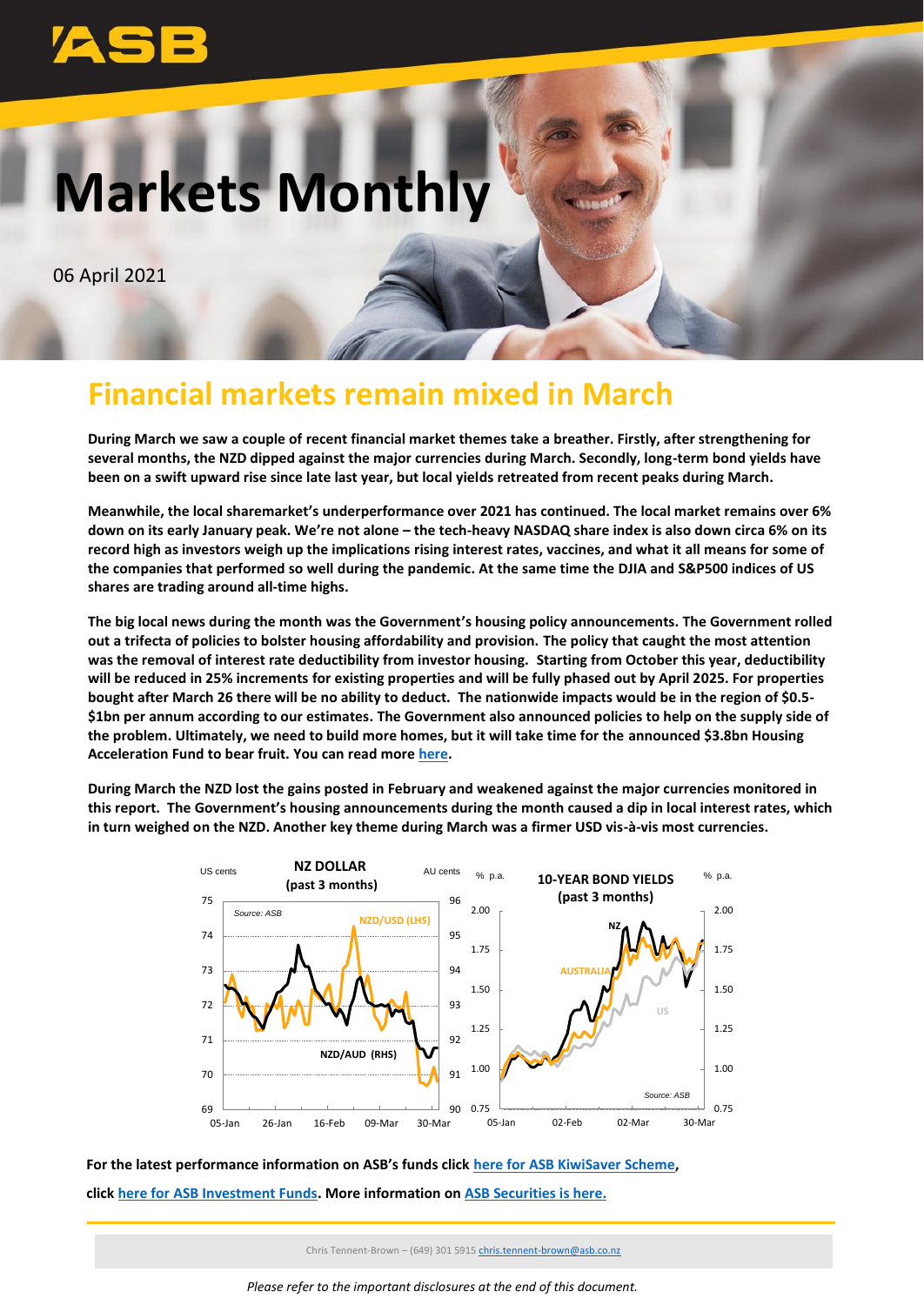| Date                           |                                        | 31-Mar-21 | Month % | Quarter % | Year%   | 5-Year% |
|--------------------------------|----------------------------------------|-----------|---------|-----------|---------|---------|
| Cash                           | NZ Official Cash Rate                  | 0.25      | 0.00    | 0.00      | 0.00    | $-2.00$ |
|                                | NZ 90-day bank bill                    | 0.35      | 0.04    | 0.08      | $-0.14$ | $-2.00$ |
| Fixed                          | NZ 5-year gov't stock                  | 0.71      | 0.01    | 0.32      | 0.00    | $-1.56$ |
| Interest                       | NZ 10-year gov't                       | 1.82      | $-0.08$ | 0.82      | 0.73    | $-1.11$ |
|                                | AUS 10-year gov't                      | 1.79      | 0.01    | 0.82      | 0.98    | $-0.70$ |
|                                | US 10-year gov't                       | 1.74      | 0.27    | 0.82      | 1.04    | $-0.07$ |
|                                | Australasian NZ - NZX50 Capital (NZ\$) | 5226      | 2.1%    | $-4.8%$   | 25.6%   | 57.9%   |
|                                | - NZX50 Gross (NZ\$)                   | 12561     | 2.7%    | $-4.1%$   | 28.2%   | 86.0%   |
| Equities                       | $AUS - All Ords (A$)$                  | 7017      | 1.1%    | 2.4%      | 37.3%   | 36.2%   |
| International JAP - Nikkei (¥) |                                        | 29179     | 0.7%    | 6.3%      | 54.2%   | 74.1%   |
| Equities                       | UK - FT100 (£)                         | 6714      | 3.6%    | 3.9%      | 18.4%   | 8.7%    |
|                                | US - S&P500 (US\$)                     | 3973      | 4.2%    | 5.8%      | 53.7%   | 92.9%   |
|                                | WORLD - MSCI (US\$)                    | 2812      | 3.1%    | 4.5%      | 51.8%   | 70.6%   |
|                                | - MSCI return in NZD                   |           | 8.8%    | 8.1%      | 30.7%   | 68.6%   |
| Exchange                       | NZD/USD                                | 0.6981    | $-5.2%$ | $-3.3%$   | 16.1%   | 1.2%    |
| Rates                          | NZD/AUD                                | 0.9178    | $-2.1%$ | $-2.1%$   | $-5.7%$ | 1.8%    |
|                                | NZD/JPY                                | 77.36     | $-1.0%$ | 3.8%      | 18.6%   | $-0.2%$ |
|                                | NZD/GBP                                | 0.5085    | $-3.4%$ | $-4.1%$   | 4.3%    | 5.7%    |
|                                | NZD/EUR                                | 0.5963    | $-1.5%$ | 1.5%      | 9.3%    | $-2.2%$ |
|                                | <b>NZ TWI</b>                          | 73.63     | $-3.3%$ | $-1.6%$   | 7.1%    | 0.9%    |

Equity indices are the respective end-of-month closes. Interest rates and exchanges rates are at 5pm NZ. Source ASB, Macrobond.

## **Income Assets**

### Cash

**ASB's term deposits lifted in early March and have been steady since then.** The better-than-expected performance of the economy has significantly reduced the likelihood that New Zealand interest rates will get lower, as we speculated about in 2020, and now we have seen longer-term interest rates start to lift, while the shorter-term rates remain near record lows.

At the time of writing, ASB's term deposit interest rates for amounts over \$5,000 are largely between 0.35% and 0.80% for terms between 90 days and 1 year, and between 1% and 1.75% for terms between 18 months and 5 years. Although the lift in early March could be a turning point, rates are still incredibly low. Term deposit interest rates have averaged around 2% to 3% higher than the current rates available for the various terms over the past 10 years. **Furthermore, term deposit returns are still expected to remain low relative to historical averages over the year ahead.**



For the popular term deposit rates – short terms up to 1 year – a key influence is what the RBNZ does with the Official Cash Rate (OCR). In our view, the most likely course for the OCR is that the RBNZ holds it steady over 2021 and early 2022. Then we expect the RBNZ to gradually lift the OCR over several years. We are currently forecasting the OCR to be only 1% higher than it is today in 2024. Over this time term deposit rates should lift, but by a similar modest amount. **Still, we continue to emphasise the uncertainty around the outlook: if the economy struggles again, the OCR could get cut lower than the current 0.25% setting**. We are hopeful that won't transpire, but the surprise weakness in NZ's recent Q4 GDP is a reminder of the risks to our nascent recovery. The RBNZ next monetary policy announcement is on 14 April. Our review of the RBNZ's February meeting [is here.](https://www.asb.co.nz/content/dam/asb/documents/reports/economic-note/rbnz-review-feb21-mps.pdf)

**You can read more in our [Term Deposit](https://www.asb.co.nz/content/dam/asb/documents/reports/term-deposits/Term%20Deposit%20Report%20Oct%202020.pdf) report, and the ASB term deposit rates [can be found here.](https://www.asb.co.nz/term-investments/term-investment-rates.html)**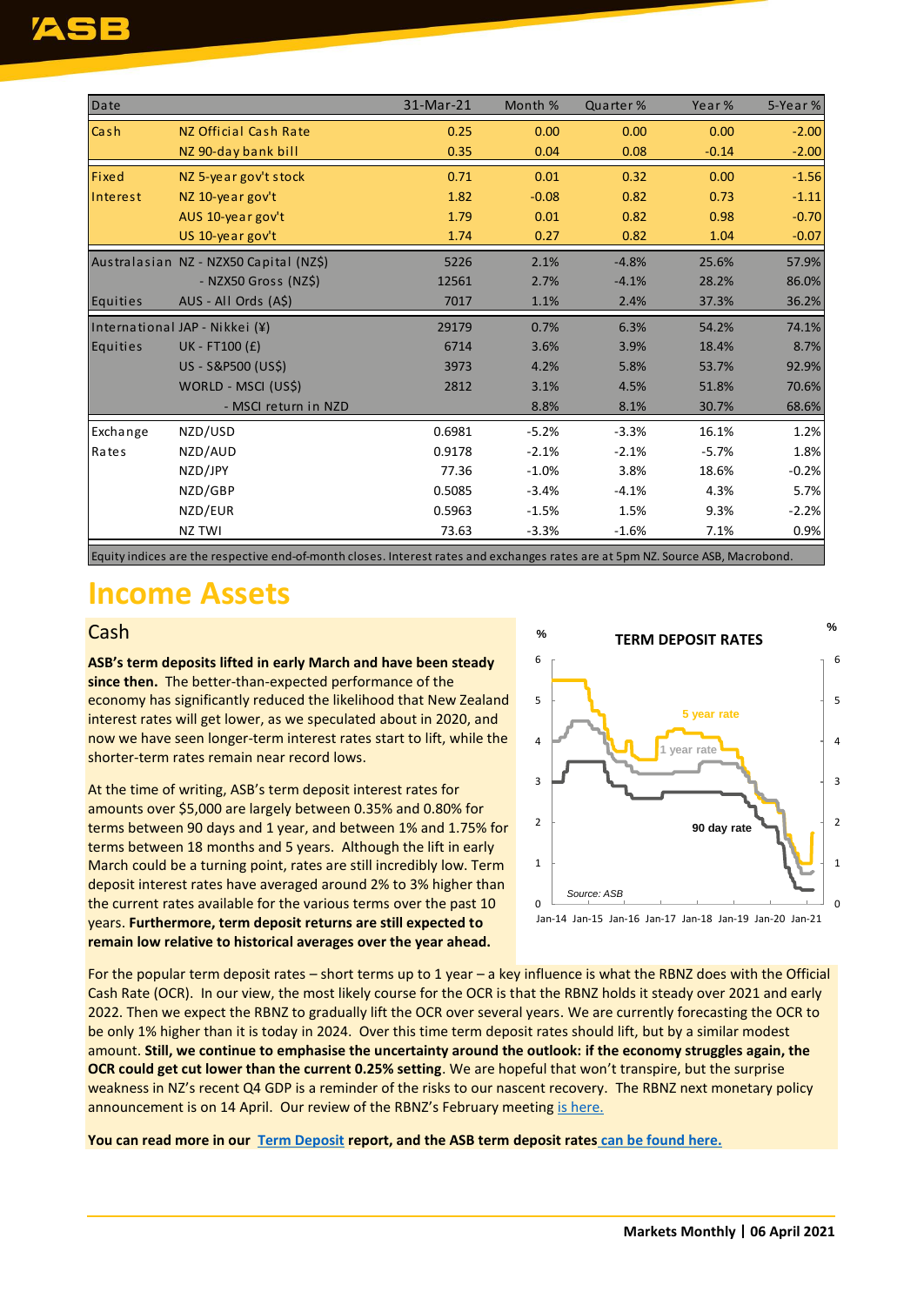### NZ Fixed Interest

**NZ Government bond yields had a mixed month, with both the 5 and 10-year bond yields trading at their highest levels of the year in the first week of the month, then retreating from those highs until 24 March, then selling off (yields higher) into month end.** The net result was 5-year yields ended the month little changed, while 10-year yields were down circa 14bps. The 5-year yield is also little changed on year-ago levels, but the 10-year yield is up nearly 70bps on where it traded back in March 2020.

Back in September, the 5-year yield went negative, and the 10-year yield dipped below 0.5%. In early March the 5- and 10-year bonds traded with yields well over 1% higher than last year's lows, at around 1.2% and 1.9%, respectively.



Offshore yields have followed a similar pattern, although the dip and subsequent rise in local vields towards the end of the month

has been larger than elsewhere**.** A decent chunk of the fall in NZ yields at this time was due to market reaction around the Government's announcement on housing (see [our take\)](https://www.asb.co.nz/content/dam/asb/documents/reports/economic-note/housing-policies-mar-2021.pdf).

In the wake of the housing announcement, markets have pushed back the timing of OCR hikes, with the first 25bp move not fully priced until early 2023, about 6 months later than it was implied by market pricing earlier in March. Indicative of the change in market views on the direction of NZ yields, the RBNZ was only able to fully secure \$362m of the (scaled down) \$430m in NZ Government bonds it was to purchase in the week following the announcement.

### International Fixed Interest

**Long-term yields in key markets continued to lift over the month, and the US 10-year yield was up 27 points.** Meanwhile, central bankers are keeping shorter-term yields low by maintaining their respective record-low target rate settings. The Australian 10-year yield was only up 1 basis point over the month, but that comes after some significant increases in the preceding month. In both Australia and the US, the equivalent US 10-year bond yields are up over 80 basis points or 0.8% over Q1, and around 1% up on year-ago levels.

Japanese and key European yields remain much lower than in Australasia and the US but have also lifted off last year's lows. The lift in long-term yields over the last quarter and 12-month period will have dented global bond portfolio valuations (bond valuations move down as market yields rise).

Central bank messaging remains dovish, but with varying levels of concern about the outlook, and rising long-term yields. The improvement in the US economy discouraged Federal Open Market Committee (FOMC) chair Powell from suggesting the FOMC is considering increasing its pace of asset purchases in the face of higher US yields during the month. The FOMC's stance stands in contrast to the ECB's concern about higher yields and a higher EUR. At its 11 March policy meeting, the European Central Bank (ECB) indicated it will significantly boost the pace of asset purchases under the Pandemic Emergency Purchase Programme (PEPP) over the second quarter. The ECB wants to ensure that the increase in European government bond yields does not move ahead of the domestic economic recovery. At its March meeting, the Bank of England (BoE) made no policy changes and suggested again that additional stimulus is unlikely. The BoE still projects UK GDP to recover rapidly towards pre Covid levels over 2021 and CPI inflation to rise quite sharply towards the 2% target in the spring. The BoE appears unconcerned with higher longer-term government bond yields at this stage.

Meanwhile RBA Governor Philip Lowe struck a dovish tone when he spoke at the AFR Business Summit in mid-March. Governor Lowe also reinforced that a rise in the cash rate in Australia is still a long way off. He said wages growth of around 3% is needed to lift inflation sustainably within target.

UK 10-year GILT yields are near 0.84% at the time of writing, while Japanese 10-year yields remain just above zero. Yields remain negative out to 10 years in France, Germany, Switzerland, and the Netherlands.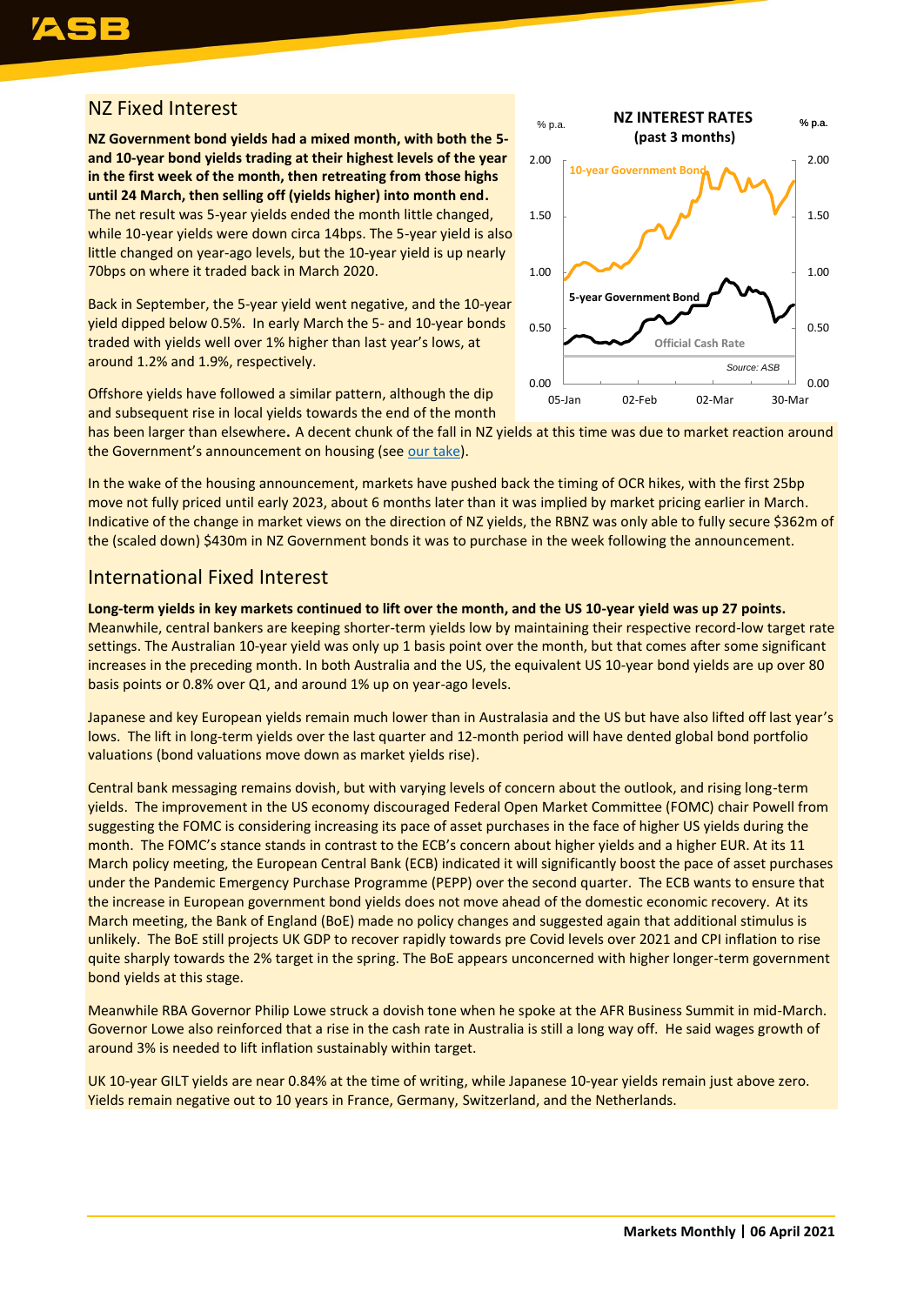## **Growth Assets**

| Asset    | <b>Index</b>              | 31-Mar-21 | Month % | Quarter % | Year % | 5-Year %p.a. |
|----------|---------------------------|-----------|---------|-----------|--------|--------------|
|          |                           | Level     | Change  |           |        |              |
| Equities | NZ - NZX50 Capital (NZ\$) | 5226      | 2.1%    | $-4.8%$   | 25.6%  | 9.6%         |
|          | - NZX50 Gross (NZ\$)      | 12561     | 2.7%    | $-4.1%$   | 28.2%  | 13.2%        |
|          | AUS - All Ords (A\$)      | 7017      | 1.1%    | 2.4%      | 37.3%  | 6.4%         |
|          | All Ords in NZD           | 7645      | 3.2%    | 4.6%      | 45.6%  | 6.0%         |
|          | JAP - Nikkei (¥)          | 29179     | 0.7%    | 6.3%      | 54.2%  | 11.7%        |
|          | $UK - FT100 (E)$          | 6714      | 3.6%    | 3.9%      | 18.4%  | 1.7%         |
|          | US - S&P500 (US\$)        | 3973      | 4.2%    | 5.8%      | 53.7%  | 14.0%        |
|          | WORLD - MSCI (US\$)       | 2812      | 3.1%    | 4.5%      | 51.8%  | 11.3%        |

### Australasian Equities

**After two months of declines, the New Zealand sharemarket recovered some of the lost ground in March and the NZX 50 Gross index lifted 2.7%. The Australian All Ords index rose a more modest 1.1% over the month but has had a much better start to the year and is up 2.4%. Despite the March lift, weakness in January and February has the NZ benchmark down 4.1% over the year to date**.

Having set an all-time high in early January, the New Zealand sharemarket was down by over 10% at one stage. Over the month of February, the NZ market declined 6.9%, while the Australian market continued to lift. A more buoyant month of March for NZ shares has the NZ sharemarket trading around 6% off the January highs at the time of writing. Meanwhile the Australian market is trading just over 2% off its peak, and global share indices are similarly buoyant, with the MSCI index of world shares trading within 1% of its all-time high at the time of writing.

### **SHARE INDICES (84 days ago = 100)**



There are several factors behind the local sharemarket's underperformance this year covered in earlier Markets Monthly reports. A key part of the local market's weak performance during 2021 has been a function of the strong performance of NZ shares in late December and early January.

Annual performance now includes the recovery from the major sharemarket plunge in March 2020 but drops out the months of decline that occurred as the pandemic unfolded in Q1 2020. The NZX 50 Goss index is up over 28%, and the Australian All Ords is up 37.3% over the year ending 31 March 2021.

### International Equities

**The MSCI index of world shares rose 3.1% in USD terms in March and starts the second quarter trading within 1% of its all-time high that it reached in mid-February.** As discussed above, annual performance numbers now include the recovery from the major sharemarket plunge in early 2020, but not the plunge itself. Accordingly, the annual lift in the MSCI world shares benchmark is a whopping 51.8% over the year to 31 March 2021. The low point for the major sharemarket indices occurred around 23 March 2020.

Although the global sharemarket benchmark posted solid gains, there was a wide range of returns when we look at regional benchmarks. Over the month the US Dow Jones index rose 6.6%, and the S&P 500 index rose 4.2%, with both indexes setting fresh highs. Meanwhile the NASDAQ index was only up 0.4% over March and is 6% off the highs set in mid-February. At one stage the NASDAQ index was down over 10%, and like the New Zealand sharemarket, has only partially recovered. The rapid rise in bond yields that has been occurring over 2021 continues to impact investor sentiment, with mega-cap growth technology shares particularly impacted in late February. Investors also continue to weigh up the implications of current waves of COVID lockdowns. In the US President Biden's US\$1.9 trillion stimulus plan and US\$2.3 trillion infrastructure package have influenced investor sentiment, and news that a ship had run aground in the Suez Canal added to the global shipping challenges late in the month.

In Europe, the German DAX index surged 8.9% and the UK FTSE rose 3.6% over March.